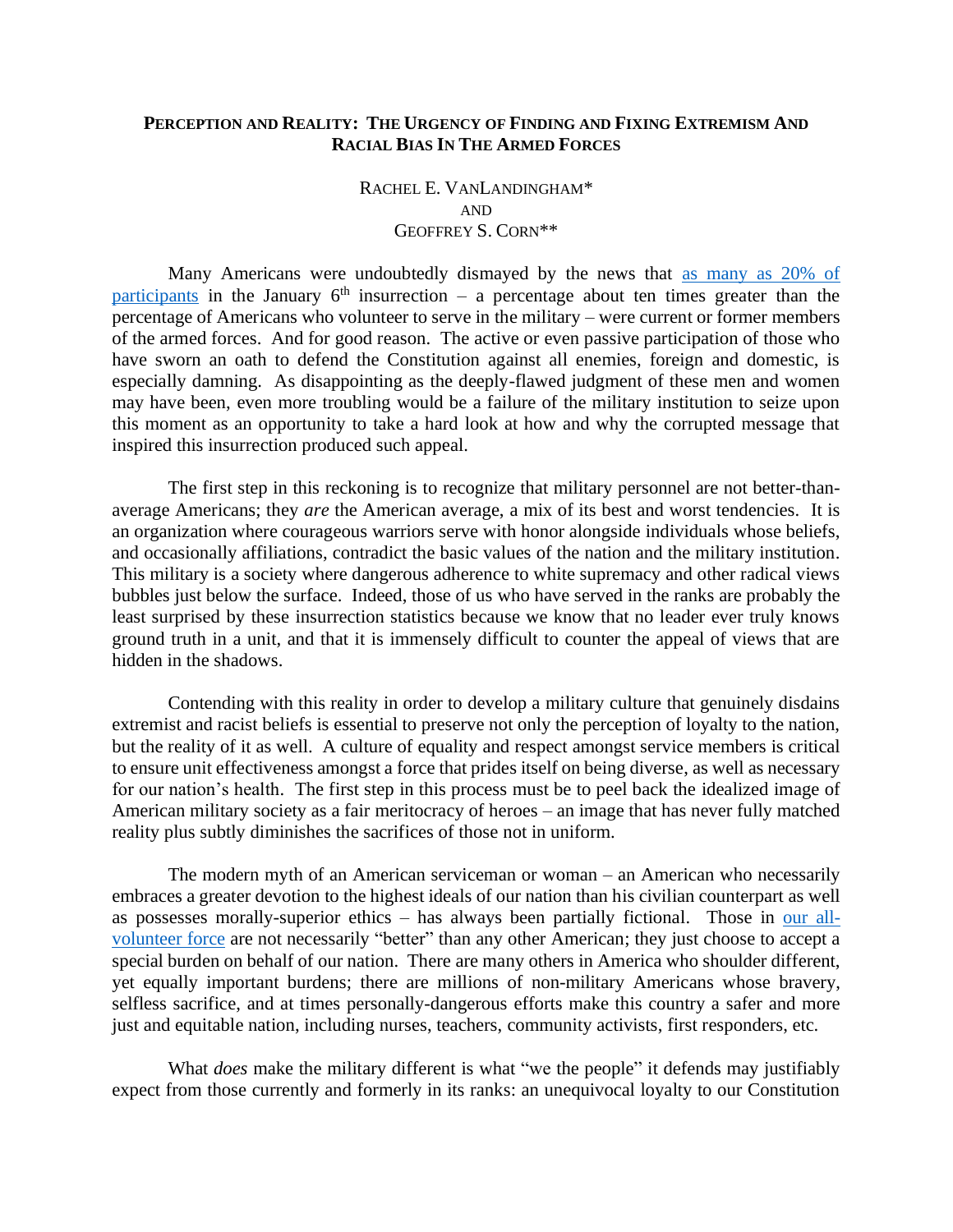and the rule of law that comprise the foundation of our national narrative. Indeed, many might be surprised to learn that military officers swear no oath to obey the President, but instead swear their fidelity exclusively to the Constitution. Perhaps this is why Americans today seem to desperately want to believe that those in uniform, or who once wore it, reflect the better angels of our national ethos, when instead they are as susceptible to the pernicious messages of extremist groups as any other member of society. What's worse, once corrupted by such messages, the very notion of "duty" that is so central to military culture may be what compels those with military backgrounds to seek out leading roles in these groups. This is where the myth of the modern service-member collides with reality, and what makes that 20% of insurrection arrestees so alarming: *the fact that we as a nation absolutely must be able to trust that our fellow Americans in uniform will not use their access to superior weaponry, sheer numbers, and understanding of military tactics to subvert our democracy.*

The nature of the ultimate military mission – to fight and win the nation's wars – is unique, which is why its members must be as well. Quite simply, we rely on military members to be different than other Americans. This is why it is so important for the military institution and its civilian leaders to prioritize identification and rejection of those within the ranks who market or buy extremist agendas. Our nation relies on the men and women in uniform to put aside their own personal prejudices, desires, and politics to work efficiently and respectfully with fellow servicemembers who don't always look like them or think like them, all toward the singular goal of mission effectiveness. To this end, the nation demands that service-members relinquish certain First Amendment speech and assembly rights; we demand they follow lawful orders no matter how dangerous, and even when they disagree with the objective (for example, the wisdom of invading [another nation](https://en.wikipedia.org/wiki/Ehren_Watada) or of donning the [blue beret of the United Nations\)](https://www.nytimes.com/1996/01/25/world/us-convicts-gi-who-refused-to-serve-under-un-in-balkans.html). Nor may they simply choose to leave the military when they don't like a supervisor, or a mission at hand, or the danger they face. Military members' core commitment is to subordinate personal safety, beliefs, and interests to those embraced by the nation and the military institution.

Hence when a group of insurrectionists, apparently 20% of whom have military experience, mount an attack on our Capitol Building to block the execution of federal law, and when a retired 3 star general and former national security advisor publicly calls on the President to declare martial law and order a new election, we feel betrayed – and justifiably concerned about what is going on today within the military ranks. Such concern is not far-fetched or new; it was well-articulated and widely-shared at the founding of our nation.

In a 1776 letter, Samuel Adams, who, besides signing the Declaration of Independence and helping write the Articles of Confederation, was a General in the Massachusetts militia, [wrote](https://billofrightsinstitute.org/founders/samuel-adams?gclid=CjwKCAiAr6-ABhAfEiwADO4sfbcbXTKhYkHF6cb4_08qFJgd_tGKQ6swhzT1bboHzqBXSK3dlGC7bhoCVcEQAvD_BwE) this:

A standing Army, however necessary it may be at some times, is always dangerous to the Liberties of the People. Soldiers are apt to consider themselves as a Body distinct from the rest of the Citizens. They have their Arms always in their hands. Their Rules and their Discipline is severe. They soon become attachd to their officers and disposd to yield implicit Obedience to their Commands. Such a Power should be watchd with a jealous Eye … Men who have been long subject to military Laws and inured to military Customs and Habits, may lose the Spirit and Feeling of Citizens. And even Citizens, having been used to admire the Heroism which the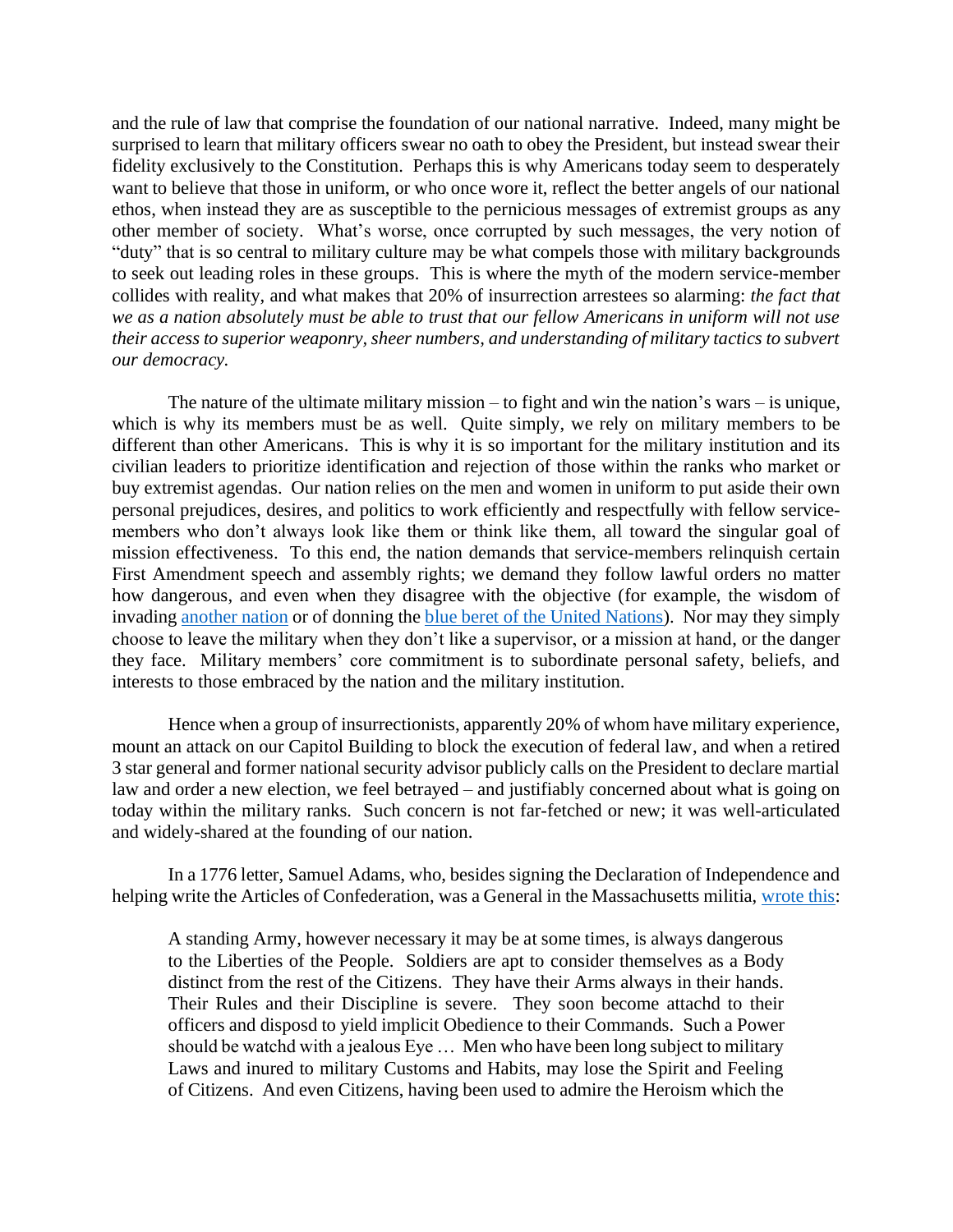Commanders of their own Army have displayd, and to look up to them as their Saviors may be prevaild upon to surrender to them those Rights for the protection of which against Invaders they had employd and paid them [sic].

Samuel Adams didn't have a crystal ball, but seemingly predicted the power of retired Lieutenant General Michael Flynn, who not only made un-American and legally absurd calls for martial law but also appeared at a [Washington D.C. rally](https://www.washingtonpost.com/national-security/flynn-national-guard-call-riot/2021/01/21/943854be-5c36-11eb-aaad-93988621dd28_story.html) the day before the January 6 assault and riled up the crowd by falsely claiming that Trump had won the presidential election. We know now that many in that crowd, far more than their average representation in the civilian population, had military service. So when [Flynn theatrically spoke to members of the legislative branch](https://www.washingtonpost.com/national-security/flynn-national-guard-call-riot/2021/01/21/943854be-5c36-11eb-aaad-93988621dd28_story.html) in front of this crowd, seemingly threatening violence, those with a military background were particularly primed to heed his message and do their duty as he called upon their special skills: "Those of you who are feeling weak tonight, those of you that don't have the moral fiber in your body, get some tonight, because tomorrow we the people are going to be here, and we want you to know that we will not stand for a lie!" Whether Flynn will face repercussions for such reckless rhetoric that contributed to five deaths is unknown; what is known is that he is a retired officer who [by federal law](https://www.law.cornell.edu/uscode/text/10/802) is still subject to the Uniform Code of Military Justice, a criminal code that prohibits a wide swath of misconduct, [including speech that is "service-discrediting."](https://moritzlaw.osu.edu/oslj/80-1/vanlandingham/first-amendment/)

Congress and our new Secretary of Defense must demand answers. For example, what is the military doing to ensure it is not recruiting those with extremist ties? What is it doing regarding diversity, equity and inclusion, given that [a 2019 poll revealed](https://www.militarytimes.com/news/pentagon-congress/2020/02/06/signs-of-white-supremacy-extremism-up-again-in-poll-of-active-duty-troops/) a shocking 1/3 of all current service members witnessed signs of white supremacist and racist ideologies amongst their colleagues, a substantial increase from the year before? What is the military doing regarding accountability for those who engage in extremist, racist, or misogynistic conduct, including speech? Do existing efforts fall into the category of *pro forma* periodic Power-Point 'borientations' (boring presentations) or is the institution genuinely committed to cultural integrity?

Furthermore, what legally *can* the military do to police its potential recruits and its own for extremism, racism, homophobia, transphobia and misogyny, given constitutional protections of such vile thoughts? How much of the First Amendment's protection of free speech and assembly should be erased for those who volunteer for military service? Yes, the Supreme Court has long allowed, based on the nature of the military as a ["special society"](https://supreme.justia.com/cases/federal/us/417/733/) with a unique mission, the restrictions of constitutional protections for those in the military. How should such restrictions be balanced with critical thinking skills, and the freedom of individual military members to be personally political, while militarily apolitical?

Reports that the Department of Defense is [scouring social media of would-be recruits](https://www.defense.gov/Explore/News/Article/Article/2082510/dod-using-multitiered-approach-to-weed-out-extremist-ideologies/) to determinate their fitness for service is both welcome and concerning – do we trust those doing the vetting that they aren't also weeding out those whose politics or religion [they don't agree with?](https://www.brookings.edu/blog/brookings-now/2015/05/06/40-years-ago-church-committee-investigated-americans-spying-on-americans/) What procedural safeguards have been integrated into this process to ensure respect for the delicate balance between culling those unfit for service from the ranks, and respecting the right to individual thought and belief that does not impact good order and discipline? Will this process be transparent? Will service-members trust it to achieve legitimate results? Just trying to understand the [current policies related to extremist groups](https://api.army.mil/e2/c/downloads/399376.pdf) would challenge the most diligent military attorney – so what is being done to simplify, clarify, and implement these directives? These are perhaps